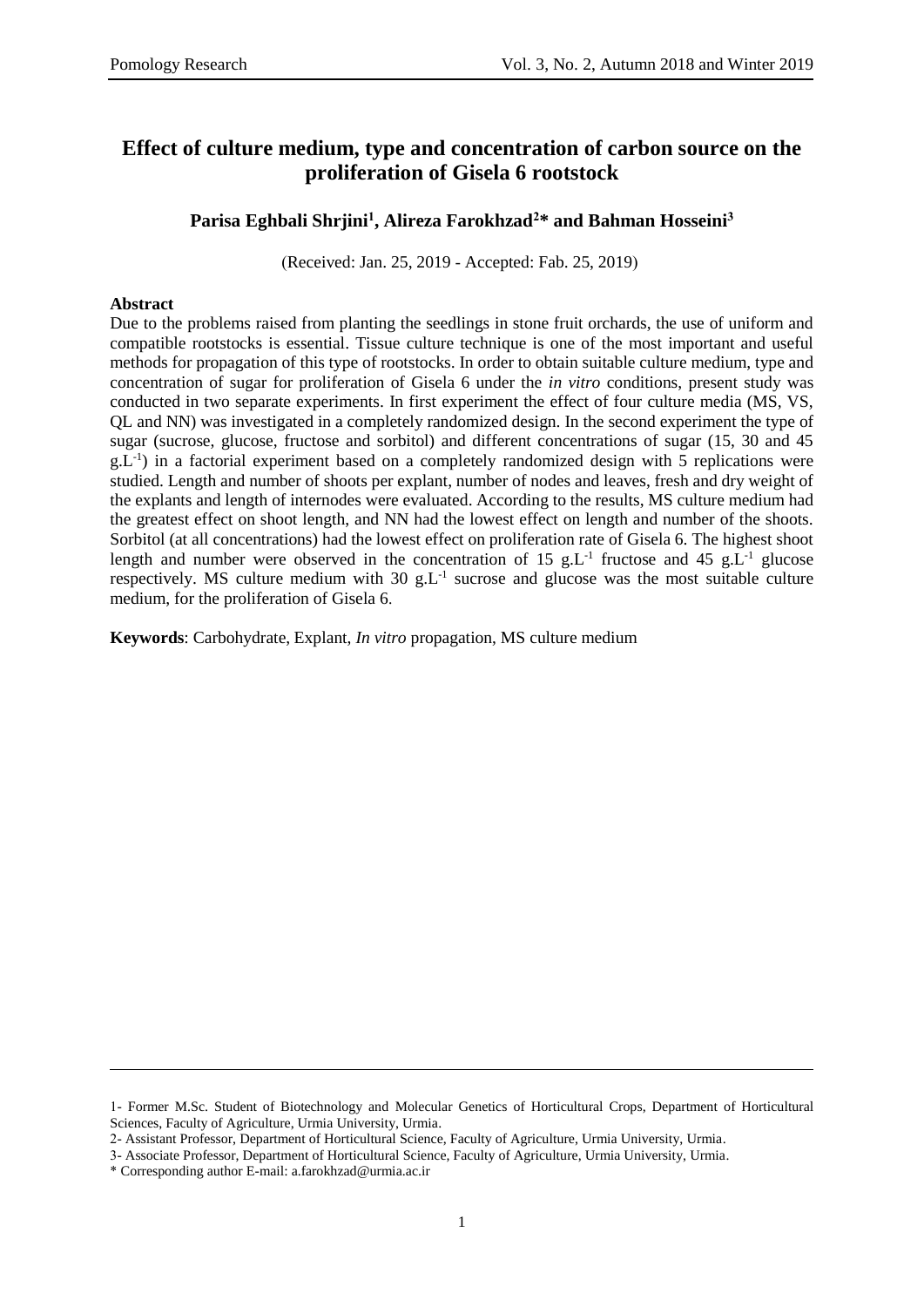# **Effect of foliar application of puttassium sulphate and naphtalin acitic acid on yield and quality of 'Pearl Tangelo' mandarin**

### $\boldsymbol{\delta}$  Sepideh Khajehzadeh<sup>1</sup>, Noorollah Moallemi<sup>r</sup>\* and Mohammad Hassan Mortazavi<sup>r</sup>

(Received: Nov. 12, 2018 - Accepted: Feb. 26, 2019)

### **Abstract**

Use of plant growth regulators and mineral nutrition may affect the fruits yield and quality. This study was conducted to evaluate the effect of foliar application of naphtalin acitic acid (at 0, 50, 100 and 150 mg.L -1 ) and potassium and sulphate (at 0, 0.5 and 1%) on yield and quality of Pearl tangelo (*Citrus Paradisi* Macfad  $\times$  *Citrus reticulata* Ten.) fruit. A randomized complete block with three replications comprising 12 treatments on 16 years old Pearl mandarin trees grafted on sour orange rootstock was conducted in a commercial orchard located in Dezfool during 2014. The trees were sprayed with the solutions on 3 June and fruits were harvested on 6 December 2015. Harvested fruits were then transferred to Horticultural Sciences laboratory at Shahid Chamran University for the quality and yield measurements. The results showed that the treatments significantly enhanced the vitamin C content of the fruits. The trees received 100 mg NAA showed vitamin C content of about %19.45 higher than the untreated trees. Potassium sulfate significantly enhanced soluble solids; whereas the fruits from the trees which sprayed with 0.5 % of  $K_2$ So<sub>4</sub> showed 5% higher soluble solids compared to the control. The results indicated that the interaction effect of NAA and potassium sulfate was significantly different on fruit weight, water content, acidity and yield. According to the results, 150 mg.L<sup>-1</sup> NAA and 0.5 % potassium sulfate was the best treatment combination for enhancing the quality and yield of fruit.

**Keywords:** Foliar application, Fruit quality, Nutrition, Yield

 $\overline{\phantom{a}}$ 

<sup>1-</sup> Former M.Sc. Student, Department of Horticultural Sciences, Faculty of Agriculture, Shahid Chamran University of Ahvaz, Ahvaz.

<sup>2-</sup> Professor, Department of Horticultural Sciences, Faculty of Agriculture, Shahid Chamran University of Ahvaz, Ahvaz.

<sup>3-</sup> Associate Professor, Department of Horticultural Sciences, Faculty of Agriculture, Shahid Chamran University of Ahvaz, Ahvaz.

<sup>\*</sup> Corresponding author E-mail: n.moallemi@scu.ac.ir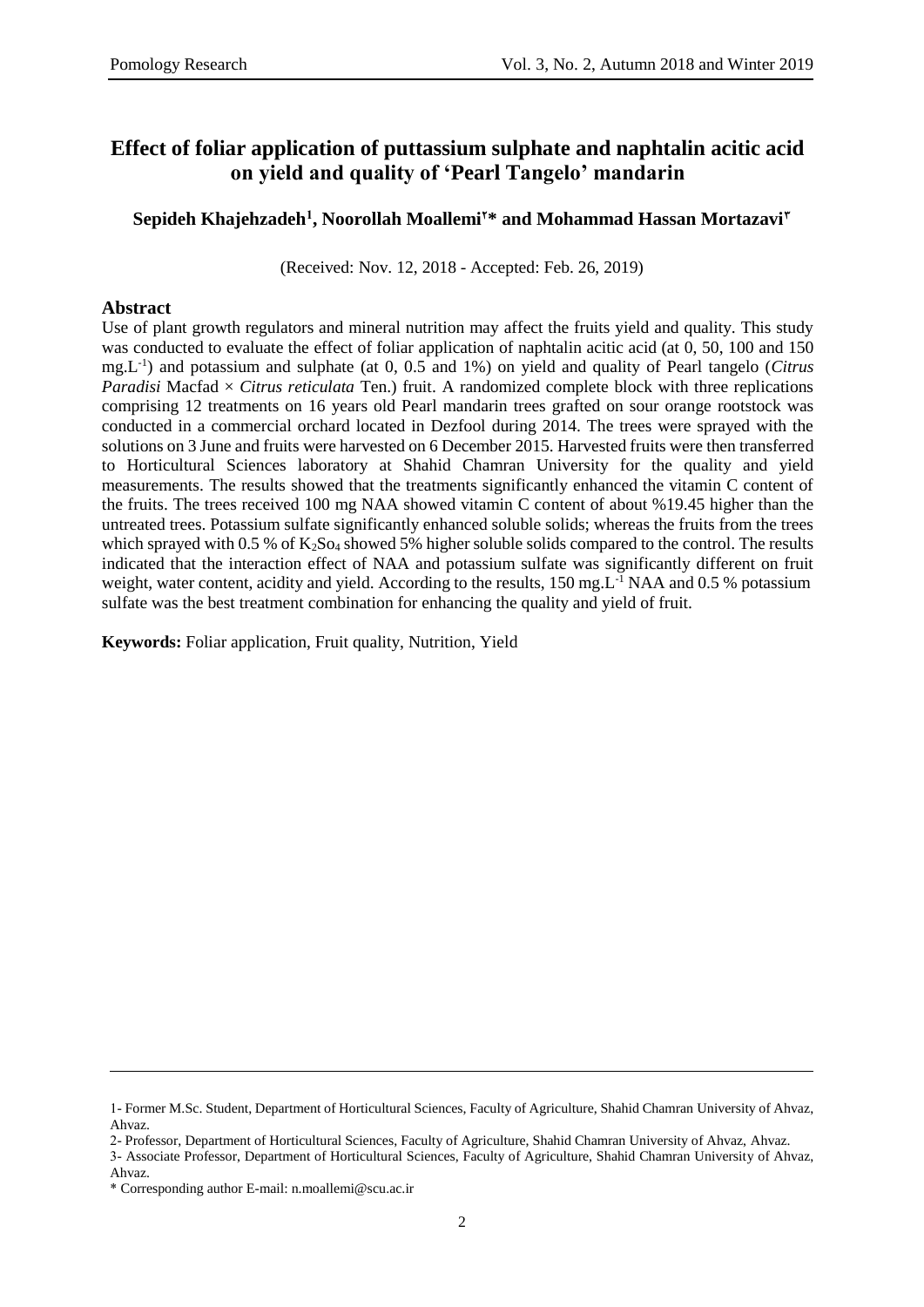# **Study on genetic diversity of 33 walnut genotypes (***Juglans regia***) using morphological and pomological markers for introducing of superior genotypes**

### **Mousa Rasouli\* andBahman Ershadi**

(Received: Nov. 12, 2018 - Accepted: Feb. 26, 2019)

#### **Abstract**

Evaluation of genetic diversity among populations, cultivars and genotypes is the first step in breeding programs. For this reason, identification and introducing the superior genotypes is very important in development of improved walnut gardens. In the present study genetic diversity of 33 seed- genotype of walnut located in the Agriculture Research Station of Malayer University were evaluated using some morphological and pomological traits for identifying superior genotypes. Based on the results, a significant difference was found among different genotypes regarding the studied traits. Time of leaf bud burst in  $MKG_{112}$ ,  $MKG_{65}$  and  $MKG_{105}$  genotypes were later than other genotypes. The highest kernel percentage and kernel weight with  $67.51\%$  and  $5.94$  g were found in MSG<sub>15</sub>. The lowest shell weight with 3 g was observed in  $MKG_{82}$  genotype. Also,  $MKG_{105}$  genotype had the highest nut weight with 33.80 g. The highest (72.95%) and lowest (51.93%) oil percentage was related to  $MSG_{15}$  and  $MKG_{46}$ genotypes, respectively. Simple correlation coefficients between traits indicated the existence of significant, positive as well as negative correlations among some important vegetative, nut and kernel traits. Cluster analysis at Euclidean distance of 5, divided all genotypes into five main branches. Factor analysis reduced the assessed traits to 11 main factors justifying 71.01 % of total variation. Based on the results, genotypes including;  $MKG_{11}$ ,  $MKG_{12}$ ,  $MSG_{15}$ ,  $MKG_{16}$ ,  $MKG_{36}$ ,  $MKG_{41}$ ,  $MKG_{44}$ ,  $MKG_{45}$ ,  $MKG_{55}$ ,  $MKG_{65}$ ,  $MKG_{105}$ ,  $MKG_{111}$ ,  $MKG_{112}$  and  $MKG_{114}$  for some of the important traits such as nut and kernel characters, were better than other genotypes. These desirable genotypes can be used in walnut breeding programs.

**Keywords:** Genetic diversity, Morphological traits, Traits correlation, Walnut

\*Corresponding author Email: [mousarasouli@gmail.com](mailto:mousarasouli@gmail.com)

 $\overline{\phantom{a}}$ 

<sup>1-</sup>Associate Professor, Department of Horticultural Science and Landscape, Faculty of Agriculture, Malayer University, Malayer.

<sup>2-</sup> M.Sc. Student, Horticultural Science and Landscape, Faculty of Agriculture, Malayer University, Malayer.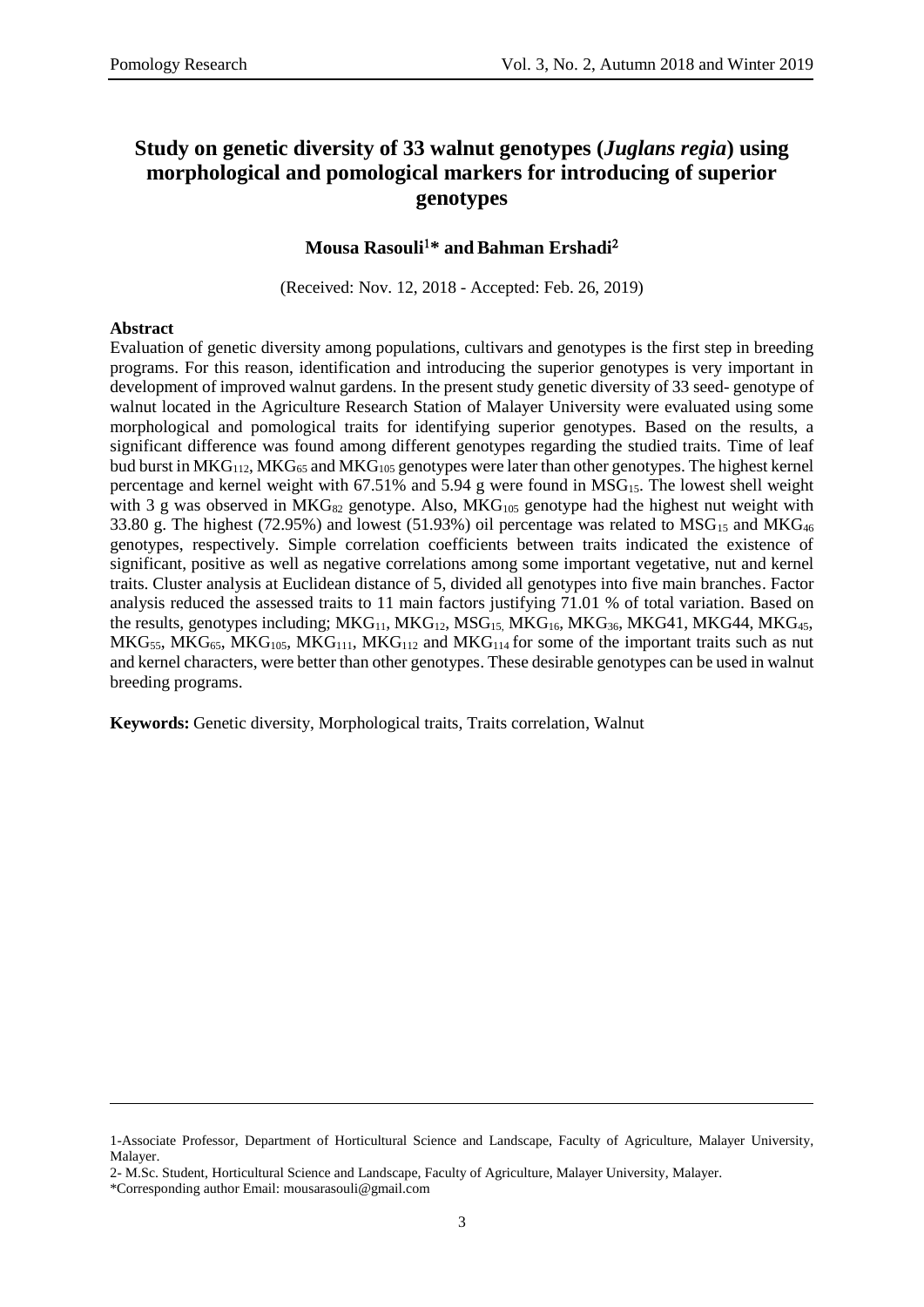# **Investigate on the effect of salinity and culture medium on nutrient absorption and yield of three strawberry cultivars**

### **Alireza Ladan Moghadam<sup>1</sup>\***

(Received: Oct. 17, 2018 - Accepted: Dec. 8, 2018)

### **Abstract**

Strawberry fruit has a high nutritional value and is cultivated worldwide. In recent decades, due to the lack of water resources, low-quality water is used for plant irrigation. This research was conducted in two separate experiments as a completely randomized design with three replications. In first study the effects of four salinity levels of 0, 20, 40 and 60 mM sodium chloride were studied on Kurdistan, Camarosa and Selva strawberry cultivars. In second experiment the effect of four culture mediums including perlite, cocopeat and two combination levels of perlite and cocopeat under salinity conditions on yield and leaf area index in Kordistan cultivar were studied. Leaf and fruit nitrogen, phosphorus, potassium, calcium, magnesium and sodium contents were measured in three replications. In general, there was no significant difference between strawberry cultivars in absorption of most nutrient elements under different salinity conditions. The lowest Na accumulation under 60 mM salinity stress was recorded in 'camarosa' leaves. In all three cultivars, the highest reduction in nutrient absorption rate of the fruit was related to potassium content with amount of 41.74% under all salinity conditions. The highest fruit yield was seen in perlite medium. With increase in salinity level, the fruit yield was decreased, and the lowest decrease was recorded in perlite medium.

**Keywords**: Camarosa, Nitrogen, Nutrition, Perlite, Selva

 $\overline{a}$ 

<sup>1-</sup> Department of Horticulture, Garmsar Branch, Islamic Azad University, Garmsar.

<sup>\*</sup> Corresponding author E-mail: [lmar13201396@Yahoo.com](mailto:lmar13201396@Yahoo.com)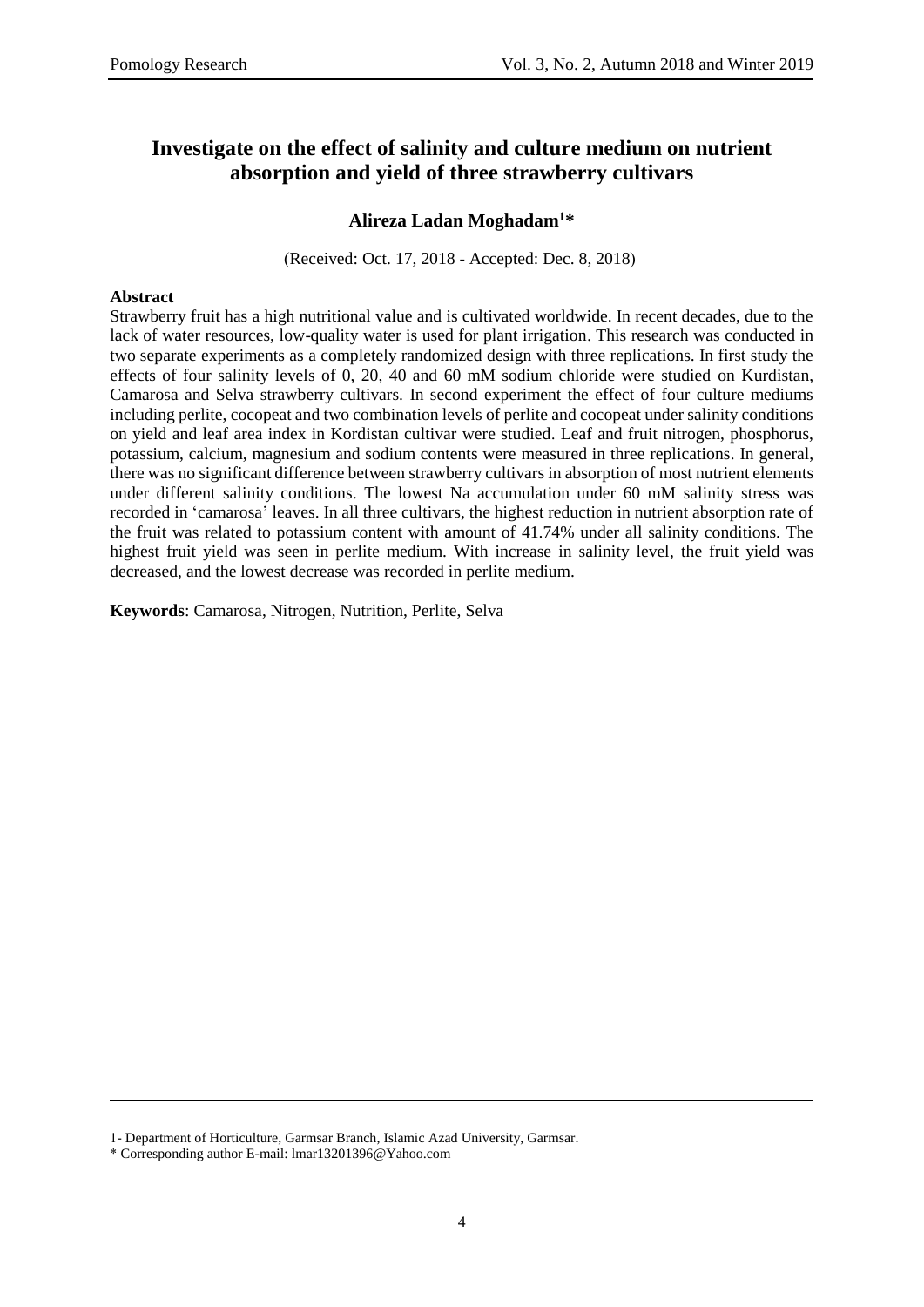# **Evaluation of Oregano essential oil effects on quality and biochemical attributes of sweet cherry (***Prunus avium* **L. cv. 'Takdaneh Mashhad')**

**Chnoor Hosseini1\*, Mohammadreza Asghari<sup>2</sup> and Maryam Khezri<sup>3</sup>**

(Received: Aug. 7, 2018 - Accepted: Oct. 13, 2018)

#### **Abstract**

 $\overline{a}$ 

Fruits and vegetables contain antioxidants, among which sweet cherries has the highest antioxidants and plays a major role in preventing diseases and protecting human health. In addition, consumption and demand of fruits with high-quality, healthy and chemical free is increasing. The present study was carried out to evaluate the effect of postharvest spray with marjoram essential oil with 5 levels (0, 250, 500, 750 and 1000  $\mu$ L.L<sup>-1</sup>) on harvested 'Takdaneh Mashhad' sweet cherry fruits. The fruits were kept at  $1 \pm 0.5$  °C with 90 to 95% RH. The fruits were removed from the cold chamber every 15 days in a 30day period. Different physiological indices such as total soluble solids (TSS), titratable acidity (TA), pH, fruit firmness, total antioxidants based on the DPPH-free radical scavenger capacity, phenols and total flavonoid content were evaluated. The results showed that marjoram essential oil at 750  $\mu$ L.L<sup>-1</sup> had a significant effect on pH, TSS, TA, firmness, antioxidant activity, and at  $1000 \mu L.L^{-1}$  affected total phenols and flavonoid contents. The essential oil treatment increased the storage time and maintained pH and TSS at a lower level than control. The treatment reduced the rate of TA and firmness reduction. In addition, the higher levels of essential oil, enhanced antioxidant activity and phenolic compounds. The results showed that postharvest use of marjoram essential oil increased the quality and antioxidant properties of the sweet cherry fruits, and can be used as a safe method for increasing the shelf life of sweet cherries.

**Keywords**: Phenolic compounds, Shelf life, Sweet cherry, Total antioxidant

<sup>1-</sup> M.Sc. Student, Department of Horticultural Sciences, Faculty of Agriculture, Urmia University, Urmia.

<sup>2-</sup> Professor, Department of Horticultural Sciences, Faculty of Agriculture, Urmia University, Urmia.

<sup>3-</sup> Assistant Professor, Department of Plant Pathology, Faculty of Agriculture, Urmia University, Urmia.

<sup>\*</sup> Corresponding author E-mail: [chnoor.hosseini123@gmail.com](mailto:chnoor.hosseini123@gmail.com)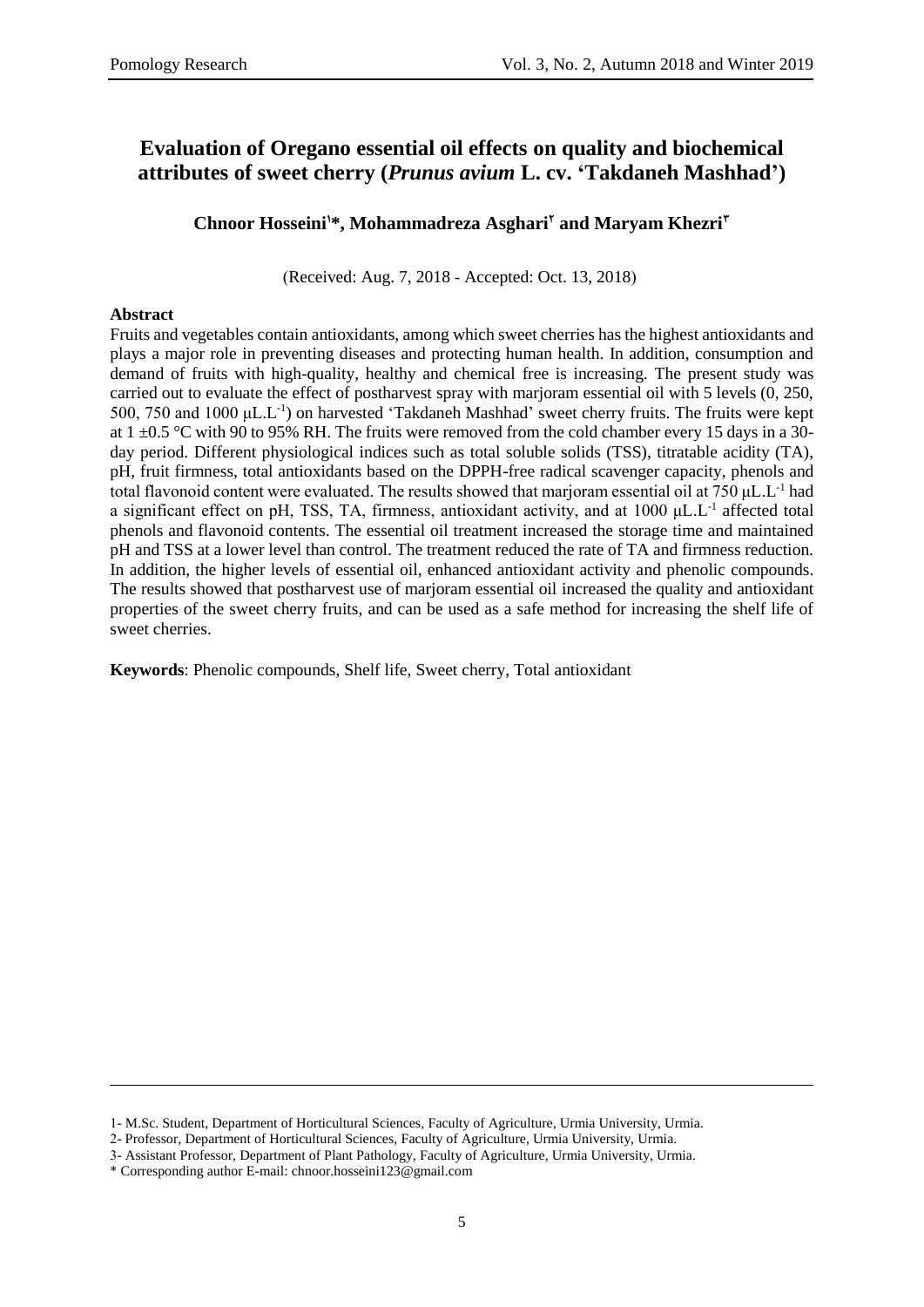# **Recognition the potential of agro-climatic classification in areas of Khuzestan province for planting horticultural crops**

### **Seyed Erfan Momenpour<sup>1</sup> and Saeed Bazgeer<sup>2</sup>\***

(Received: Oct. 12, 2018 - Accepted: Jan. 26, 2019)

### **Abstract**

Recognition the climatic potential of the regions for planting the horticultural crops is the first step in agricultural planning. In order to achieve this goal, one of the most important tools is to use agro-climatic classification methods. In this research, the Papadakis classification method was used which has a high level of accuracy due to the presence of 440 climatic subgroups and the emphasis on ecological characteristics. Initially, 10 synoptic weather stations were selected with a common statistical period of 23 years (1994-2016) due to the continuity of statistical data. It should be mentioned that each weather station was represented the climate condition of each city and the stations were classified according to the climatic indices of the Papadakis method. The results of the study showed that three stations namely Abadan, Bostan and Mahshahr port had a hot sub-tropical climate which is highly suitable for planting tropical crops. In addition, Aghajari, Ahvaz, Behbahan and Ramhormoz regions, due to the sub-tropical semi-arid Mediterranean climate, and also in Izeh, Safi Abad and Masjed Soleiman regions because of the sub-tropical semi-arid Mediterranean climate, are suitable for planting various types of cold season temperate fruits, citrus and early and late season vegetables.

**Keywords:** Agriculture, Classification, Climate, Papadakis Method

2-Assistant Professor, Department of Physical Geography, Faculty of Geography, University of Tehran, Tehran.

l

<sup>1-</sup> Ph.D. Student in the field of Climatology, Faculty of Geography, University of Tehran, Tehran.

<sup>\*</sup> Corresponding author E-mail: [sbazgeer@ut.ac.ir](mailto:sbazgeer@ut.ac.ir)